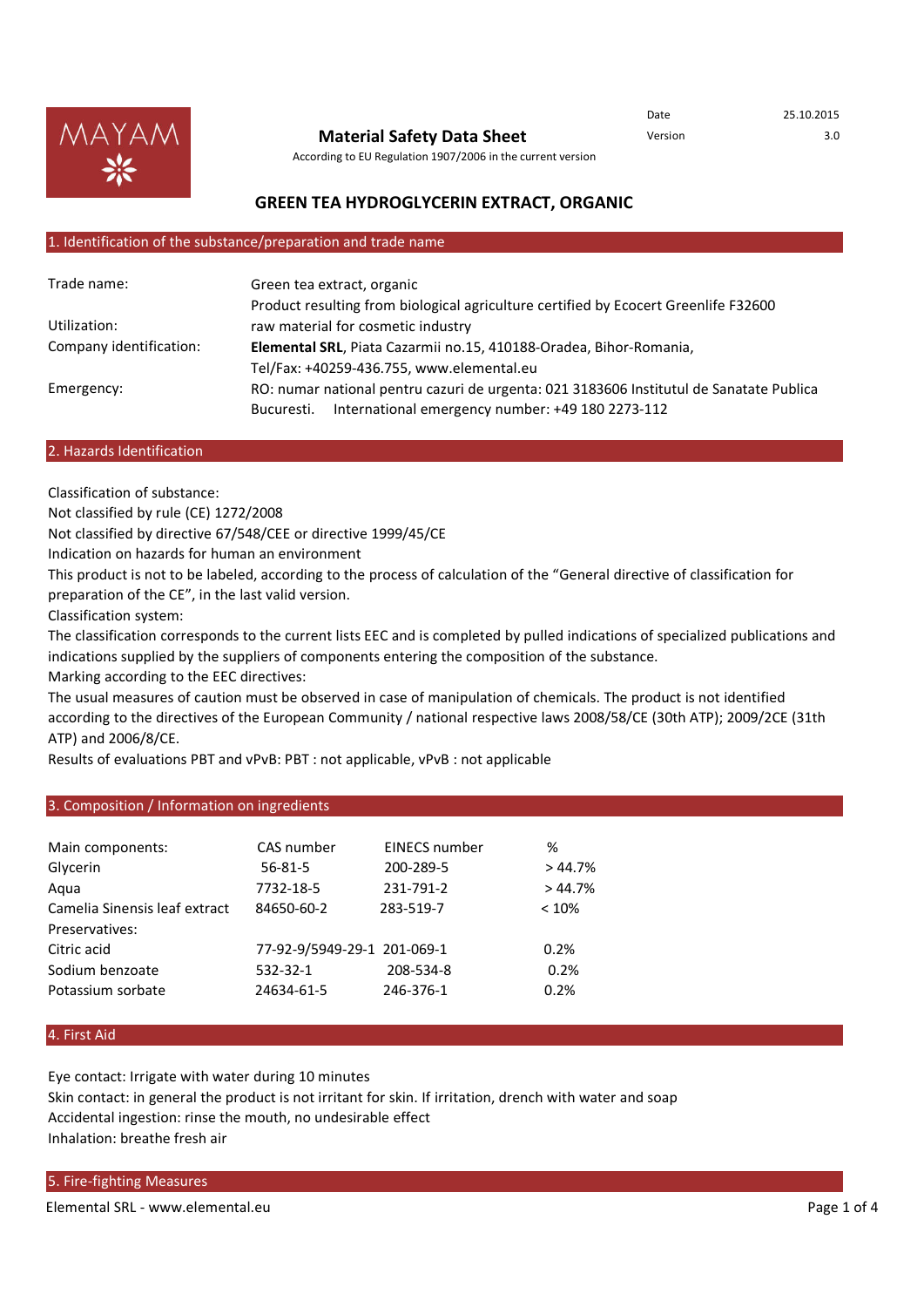

# **Material Safety Data Sheet** Version Version 3.0

According to EU Regulation 1907/2006 in the current version

# **GREEN TEA HYDROGLYCERIN EXTRACT, ORGANIC**

Material to be used: pulverized water, CO2, powder Dangerous combustion product: production of acroleine if high temperature Protection of persons: use an appropriate respiratory mask in case of fire.

# 6. Accidental release measures:

Individual measures: not necessary

Environmental measures: dilute with a lot of water. Avoid any pollution of surface and ground waters Product elimination: Collect liquids by means of a product absorbing (sand, neutralizing of acid, sawdust)

#### 7. Handling and Storage

Handling: Respect the good practices of hygiene, Do not smoke, eat or drink in the manipulation area. Storage: store in dry and cool place. Keep the drums well closed in a well aired place.

# 8. Exposure Controls and Personal Protection

| Control parameters:     | Components presenting values threshold to be watched by post of work:<br>CAS: 56-81-5 GLYCEROL (25-50%) VME (France) 10 mg/m3                                      |
|-------------------------|--------------------------------------------------------------------------------------------------------------------------------------------------------------------|
| Respiratory protection: | No special measure required.                                                                                                                                       |
| Hand protection:        | Protective gloves recommended.                                                                                                                                     |
| Eye protection:         | Avoid contact with eyes. Use eye protectors designed to protect against liquid splashes<br>Before handling, wear safety goggles in accordance with standard EN166. |
| Physical protection:    | Use individual protective equipment. Respect the general security rules for the use of<br>chemical products.                                                       |
|                         |                                                                                                                                                                    |

# 9. Physical and Chemical Properties

| Appearance:           | liquid                                  |
|-----------------------|-----------------------------------------|
| Colour:               | yellow to brown                         |
| Odour:                | typical                                 |
| Flash point:          | $> +95^{\circ}$ C                       |
| Density at 20°C:      | $1.070 - 1.160$ g/cm3                   |
| pH value:             | $4.0 - 6.0$                             |
| Solubility(ies):      | miscible with water; soluble in alcohol |
| Danger of explosion:  | no danger                               |
| Auto flammable point: | not applicable                          |
| Auto-inflammation:    | not applicable                          |

### 10. Stability and Reactivity

The product is stable when stored in good conditions: avoid high temperature Possibilities of dangerous reactions: no dangerous reaction known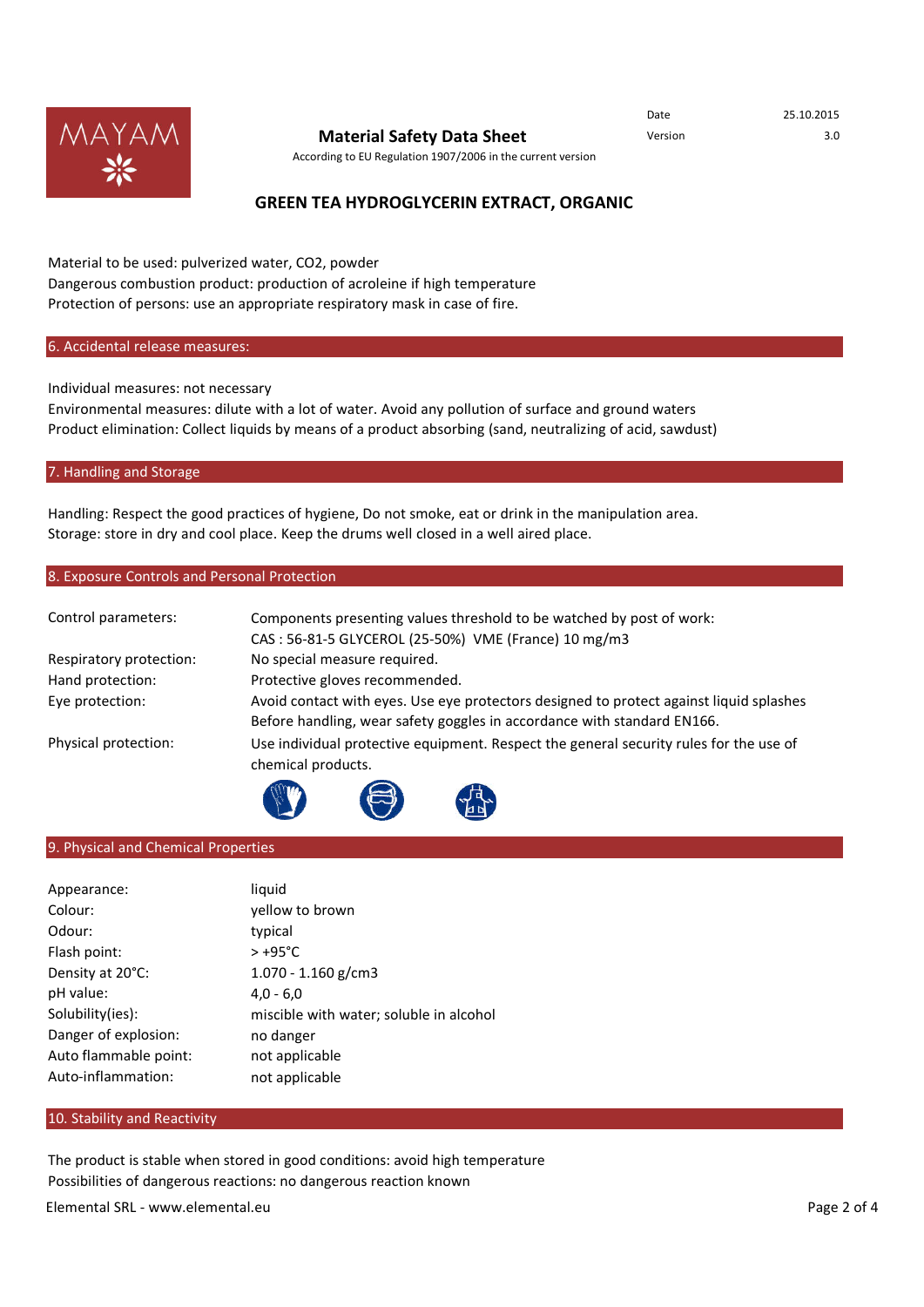

# **Material Safety Data Sheet** Version Version 3.0

Date 25.10.2015

According to EU Regulation 1907/2006 in the current version

# **GREEN TEA HYDROGLYCERIN EXTRACT, ORGANIC**

Conditions to be avoided: No other available important information Incompatible materials: No other available important information Dangerous product of decomposition due to the presence of glycerin: production of acroleine if high temperature

#### 11. Toxicological Information

Information not available on the substance. Information on glycerin Acute toxicity DL50 oral (rat): 27200 mg/kg. DL50 oral (mouse): 23000 mg/kg. DL 50 skin (rabbit): > 18700 mg/kg Skin irritation: not supposed irritant. Eye irritation: not supposed irritant. Toxicity at repeated doses: Oral : NOAEL (rat) : 10 000 mg /Kg Inhalation : NOAEC (rat) : 165 mg /m3 (local irritant effects of respiratory tracts) NOAEC (rat): 662 mg /m3 (systemic irritant effects) Other toxicologic information : Natural substance

# 12. Ecological Information

Do not leave the product, not diluted or in great quantities, penetrate into the groundwater, into waters or into pipes Information on glycerin:

Biodegradation in water: Easily biodegradable

Bioaccumulation: Low potential of bioaccumulation

Ecotoxicity for aquatic organisms: PNEC aqua: 780 mg /L: low risk for aquatic environment

Toxicity for the fishes: CL50 (24H) : >5000 mg /L (Carassius auratus)

Toxicity for aquatic invertebrates: CE50 (24h) : >10 000 mg /L (Daphnia magna)

Toxicity for algae: CE50 (96H): 77 712 mg /L (value obtained by calculation)

Toxicity for microorganisms:

NOEC (16H): >10 000 mg /L (Pseudomonas putida)

NOEC (20H): >10 000 mg /L (Uronema parduzci)

NOEC (48H): >10 000 mg /L (Chlimonas paramaecium)

NOEC (72H): 3 200 mg /L (Entosiphon sulcatum)

# 13. Disposal Considerations

Recommendation: In accordance with local environmental laws. Avoid disposing into drainage systems and into the environment.

#### 14. Transport Information

| UN no:           | not applicable              |
|------------------|-----------------------------|
| Road (ADR/RID):  | No dangerous for transport. |
| Air (IATA/ICAO): | No dangerous for transport. |
| Sea (IMDG):      | No dangerous for transport. |

### 15. Additional Regulatory Information